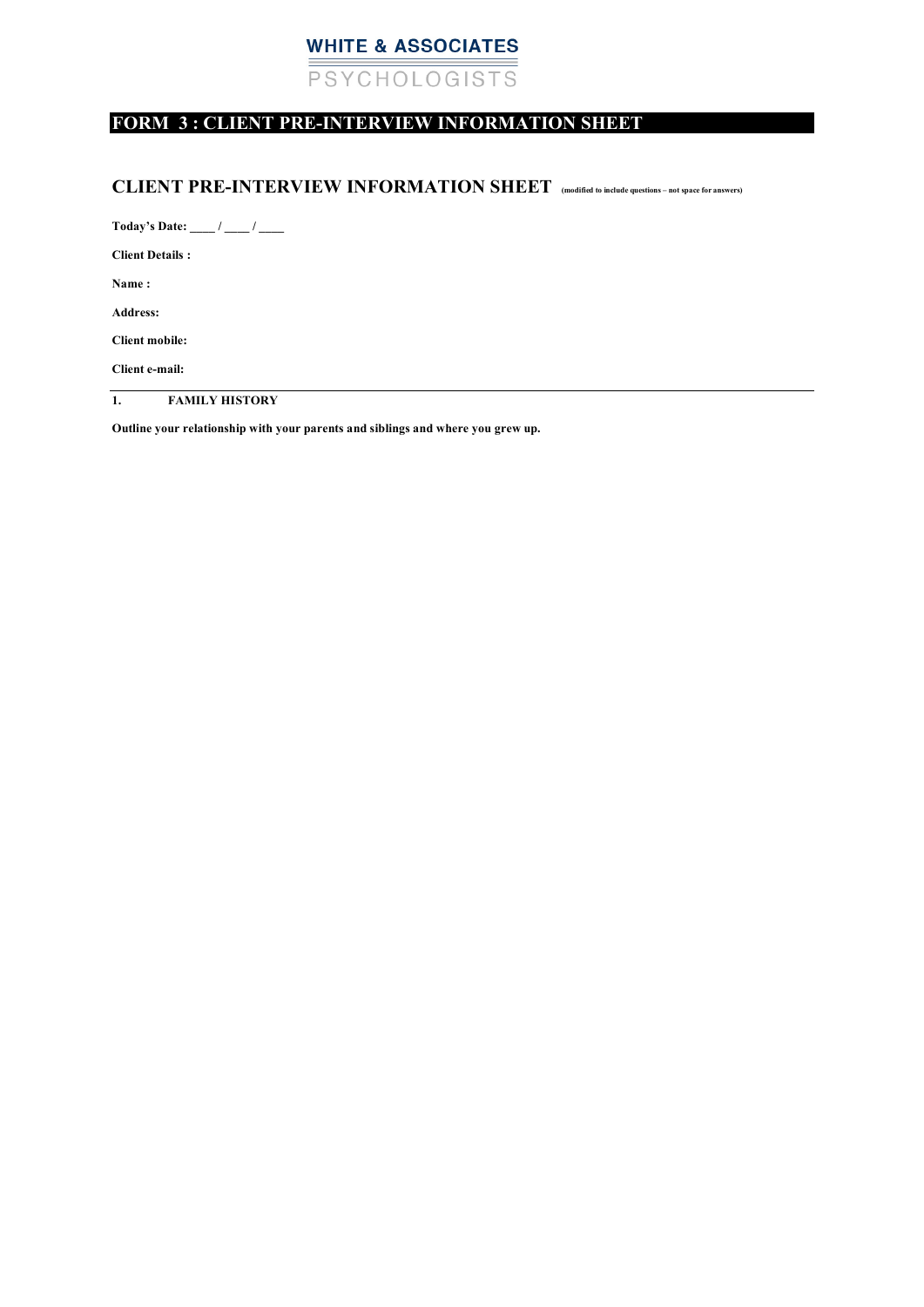## **2. RELATIONSHIP HISTORY**

**Outline your history of significant relationships , especially if children are involved**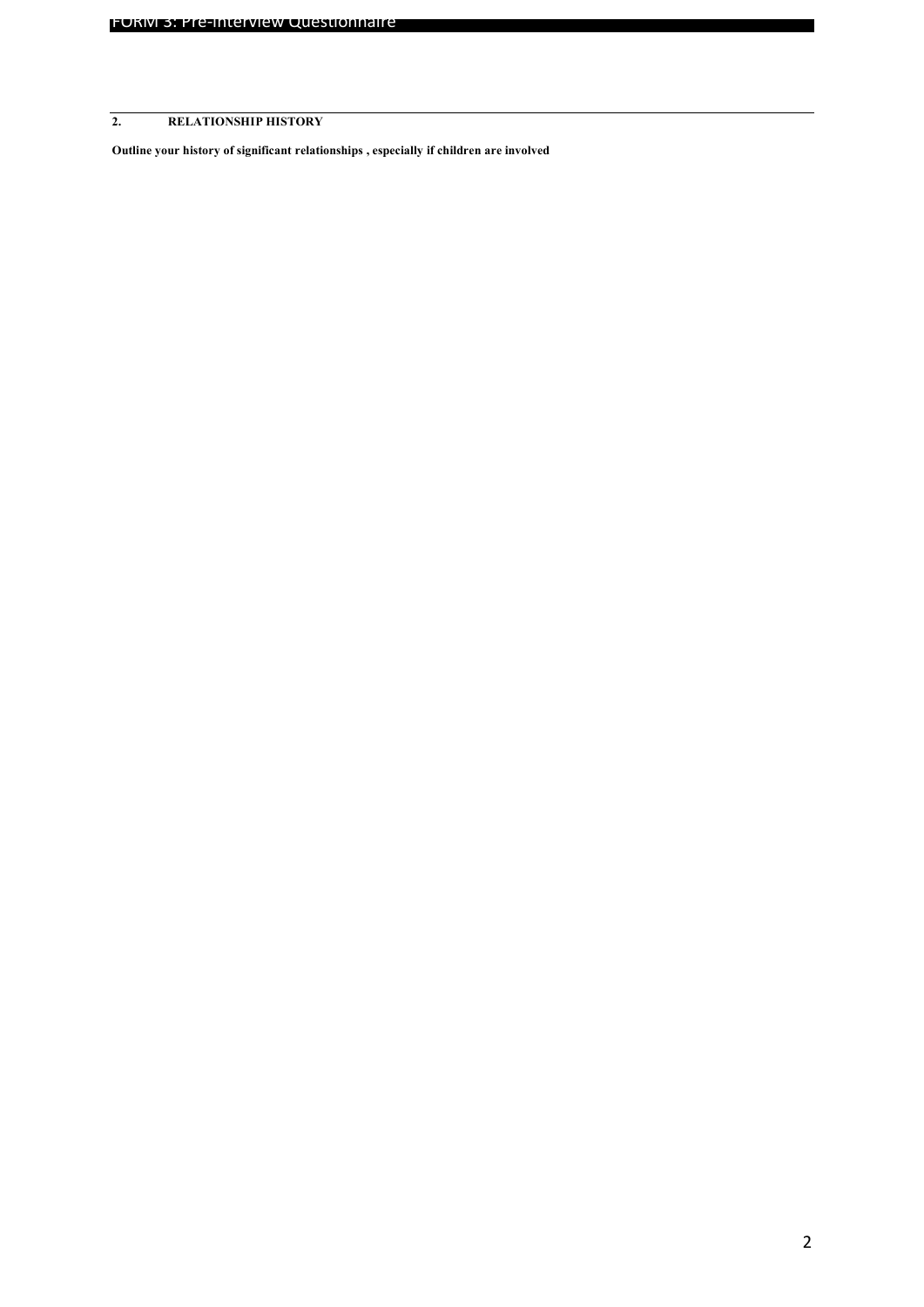#### **3. EDUCATION HISTORY**

**Outline the primary and secondary schools you attended, what school Years for each school and your achievements at school. Outline post-secondary education programmes Courses completed.**

**4. VOCATIONAL HISTORY**

**Outline the jobs you have had since leaving school (with approximate dates) , and the reasons you had (if any) for leaving those jobs.**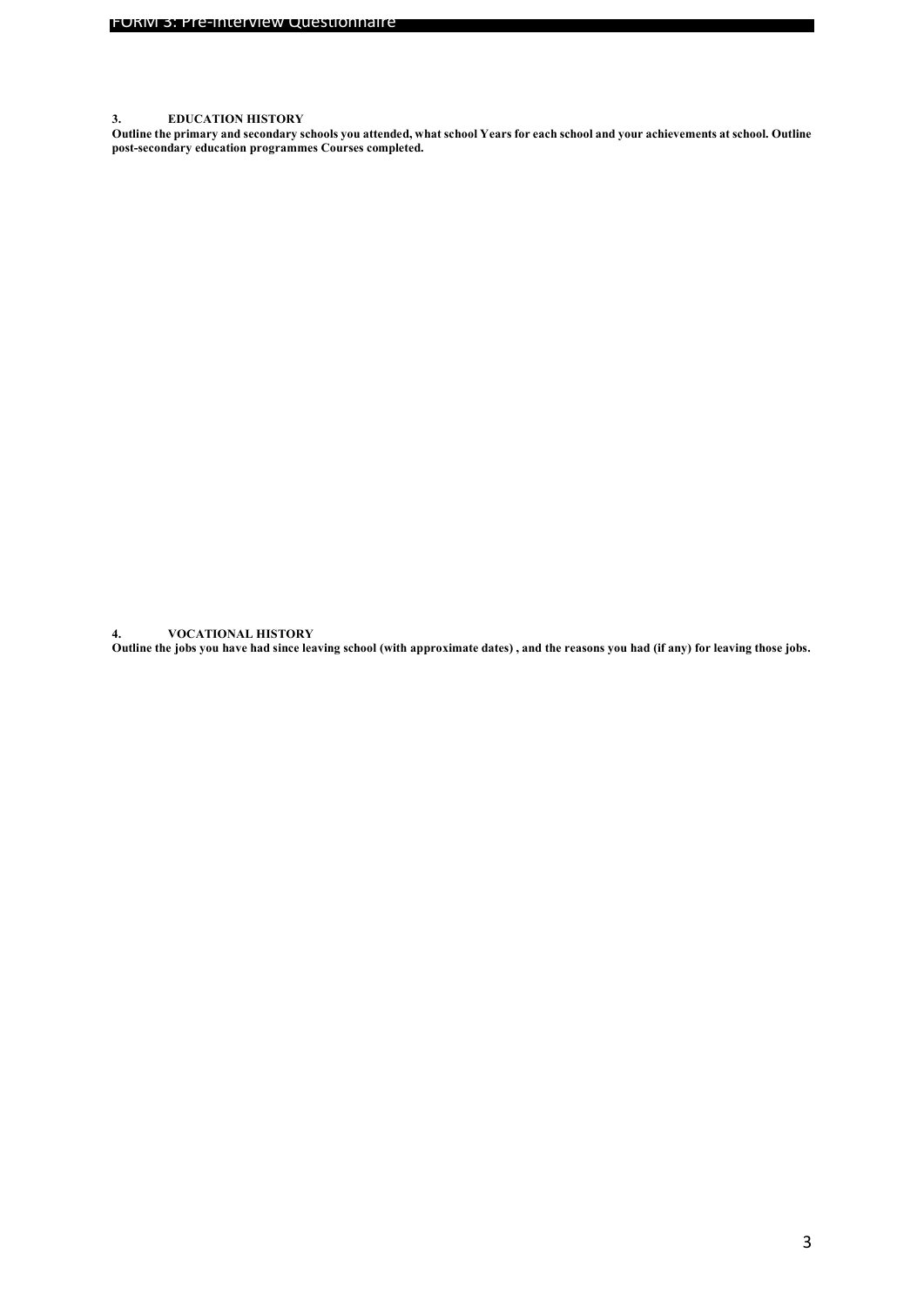#### **5. HEALTH HISTORY**

**Outline your history of health problems since childhood. Also include whether you see a regular GP or Medical Practice and the details of this.** 

**6. MENTAL HEALTH HISTORY**

**Outline your history of mental health problems since childhood. Also include whether you see a regular therapist and the details of this.**